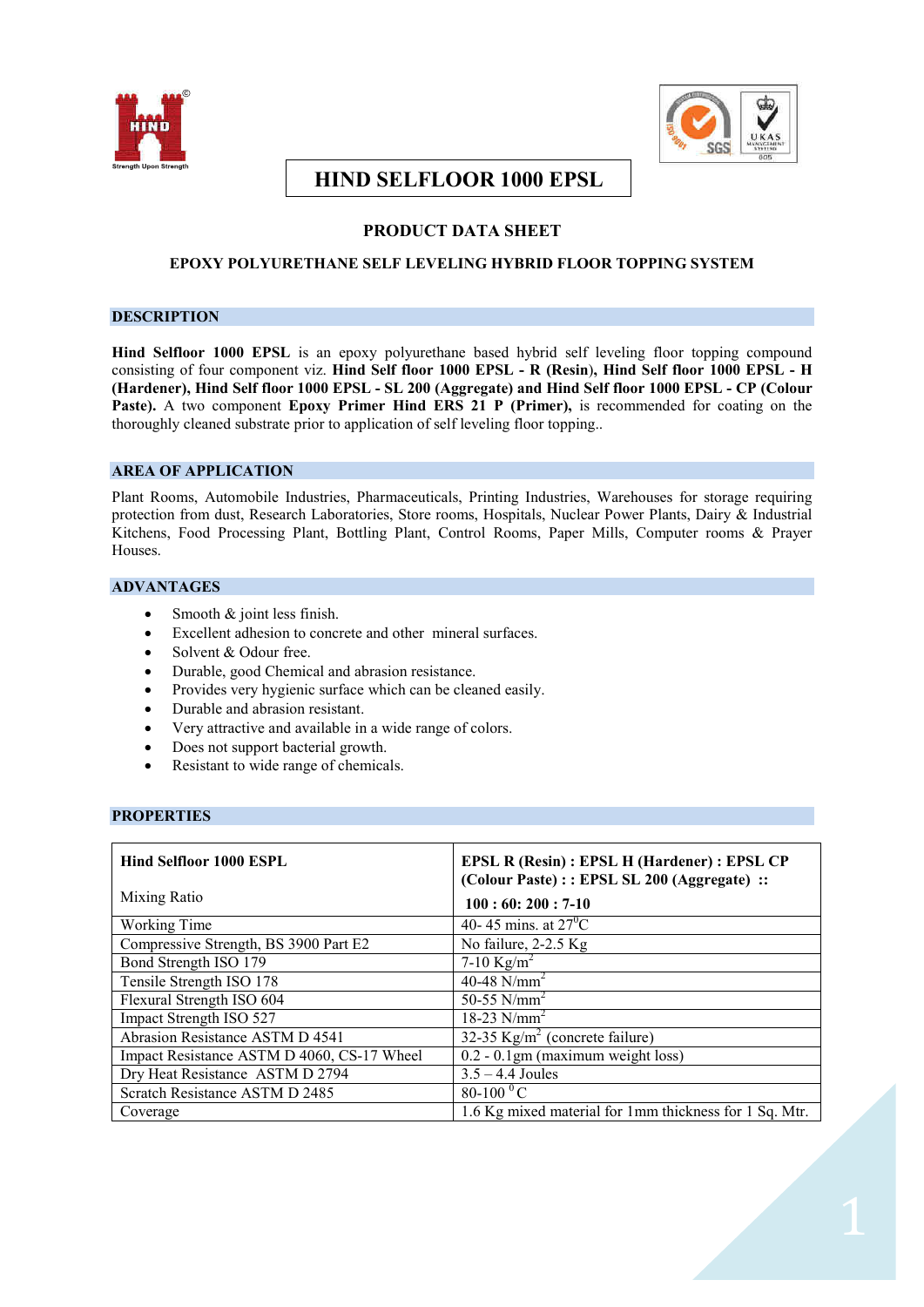### **CHEMICAL RESISTANCE**

| <b>CHEMICALS</b>  | <b>CONCENTRATION</b> | <b>OBSERVATION</b> |
|-------------------|----------------------|--------------------|
| Acetic Acid 10 %  | $3 - 5\%$            | Resistant          |
| Hydrochloric Acid | $10 - 12\%$          | Resistant          |
| Sulphuric Acid    | $10-12%$             | Resistant          |
| Nitric Acid       | $7 - 10\%$           | Resistant          |
| Phosphoric Acid   | $5 - 15%$            | Resistant          |
| Salt Solution     | Concentrated         | Resistant          |
| Sodium Hydroxide  | $10 - 20%$           | Resistant          |
| Water             |                      | Resistant          |
| Lactic Acid       | $7 - 10\%$           | Resistant          |
| Citric Acid       | $7 - 10\%$           | Resistant          |
| Petrol            |                      | Resistant          |
| Oil               | ٠                    | Resistant          |
| Fruit Juice       |                      | Resistant          |

Resistance to various chemicals at Ambient Temperature  $25 - 35^{\circ}$ C

# **APPLICATION**

**Surface Preparation:** The surface should be sound, dry, free from all dust, dirt, greasy spots before application of primer**.**

#### **Priming:**

Prior to application of **Hind Selfloor 1000 ESPL** the prepared surface should be given a coat of **Hind ERS 21 - P (Primer)** as per specification. Curing of the primer to become tack free is required for at least 6 hrs but it depends upon the ambient temperature. Preferably the application of **Hind Selfloor 1000 EPSL** is to be done after 24 hrs from application of primer.

#### **Mixing:**

Preferably use a slow speed electric stirrer for mixing the components. Firstly EPSL **- R (Resin)** is mixed with **EPSL - CP (Colour Paste)** in a mixing vessel until uniform color is obtained. Then add **EPSL - H (Hardener)** and stir well for 2-3 minutes. Finally **EPSL - SL 200 (Aggregate)** is added and stirred until a homogenous mixture is obtained.

Now the mixed material of **Hind Selfoor 1000 ESPL** is spread on the prepared surface by using toothed trowel or comb. The thickness should be approximately 1mm or 2 mm. After approx. 10 minutes spiked roller is used to remove the entrapped air. Allow floor topping to cure for **2 to 7 days** at room temperature before in use. Depending upon the size of the trowel, thickness can be adjusted from **1 mm to 2mm.**

**Note: The application of Hind Selfloor 1000 EPSL is to be done with specialized applicator equipped with the Tools required and experienced for laying epoxy flooring systems**. **It should not be applied to floors at ground level where rising dampness may occur or at places where the temperature is more than 50<sup>0</sup>C.** 

#### **Cleaning:**

The cleaning of all tools is to be done by organic solvent like Xylene.

#### **Color Range:**

**Hind Selfloor 1000 EPSL** is available as per selected RAL Colour shades.

### **PACKING**

**Available in 18.350 Kg Pack**